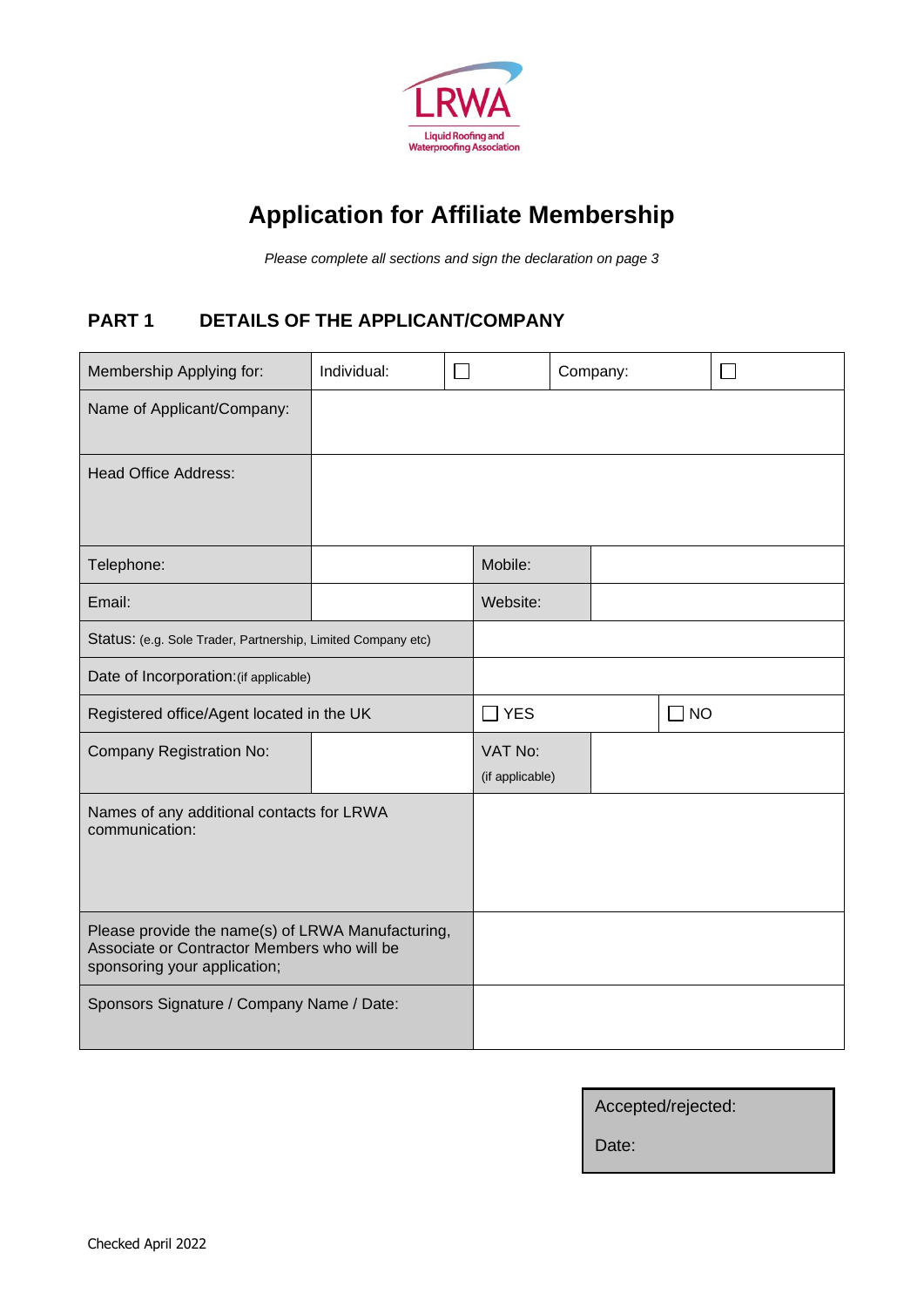

### **PART 2 DETAILS OF THE BUSINESS CARRIED ON BY APPLICANT/COMPANY**

*All questions must be answered*

| 1. | Type of Business / Service undertaken:                                                         | <b>Insurers</b><br>$\blacksquare$<br>Legal service providers<br>Training providers<br>Specifiers<br><b>Recruitment Consultants</b><br><b>Roofing Consultants</b><br>Other, please specify below: |             |
|----|------------------------------------------------------------------------------------------------|--------------------------------------------------------------------------------------------------------------------------------------------------------------------------------------------------|-------------|
| 2. | Are you able to demonstrate that your services<br>comply with your industry standards and how? |                                                                                                                                                                                                  |             |
| 3. | Please detail below and submit evidence of levels of competence in respective field?           |                                                                                                                                                                                                  |             |
|    | i.e. Qualifications, accreditations, professional memberships etc                              |                                                                                                                                                                                                  |             |
|    |                                                                                                |                                                                                                                                                                                                  |             |
| 4. | Does your Company carry adequate levels of<br>Insurance?                                       | $\Box$ YES                                                                                                                                                                                       | $\Box$ NO   |
| 5. | Confirm that your company has a documented<br>complaints procedure. (copy required)            | <b>YES</b>                                                                                                                                                                                       | $\sqcap$ NO |
| 6. | Does the company accept and agree to comply<br>with the LRWA Code of Practice?                 | 7 YES                                                                                                                                                                                            | $\Box$ NO   |
| 7. | Does the company support the activities of the<br>LRWA?                                        | $\exists$ YES                                                                                                                                                                                    | $\Box$ NO   |

Please attach copies of insurance. Complaints Procedure, Compliance and competence evidence